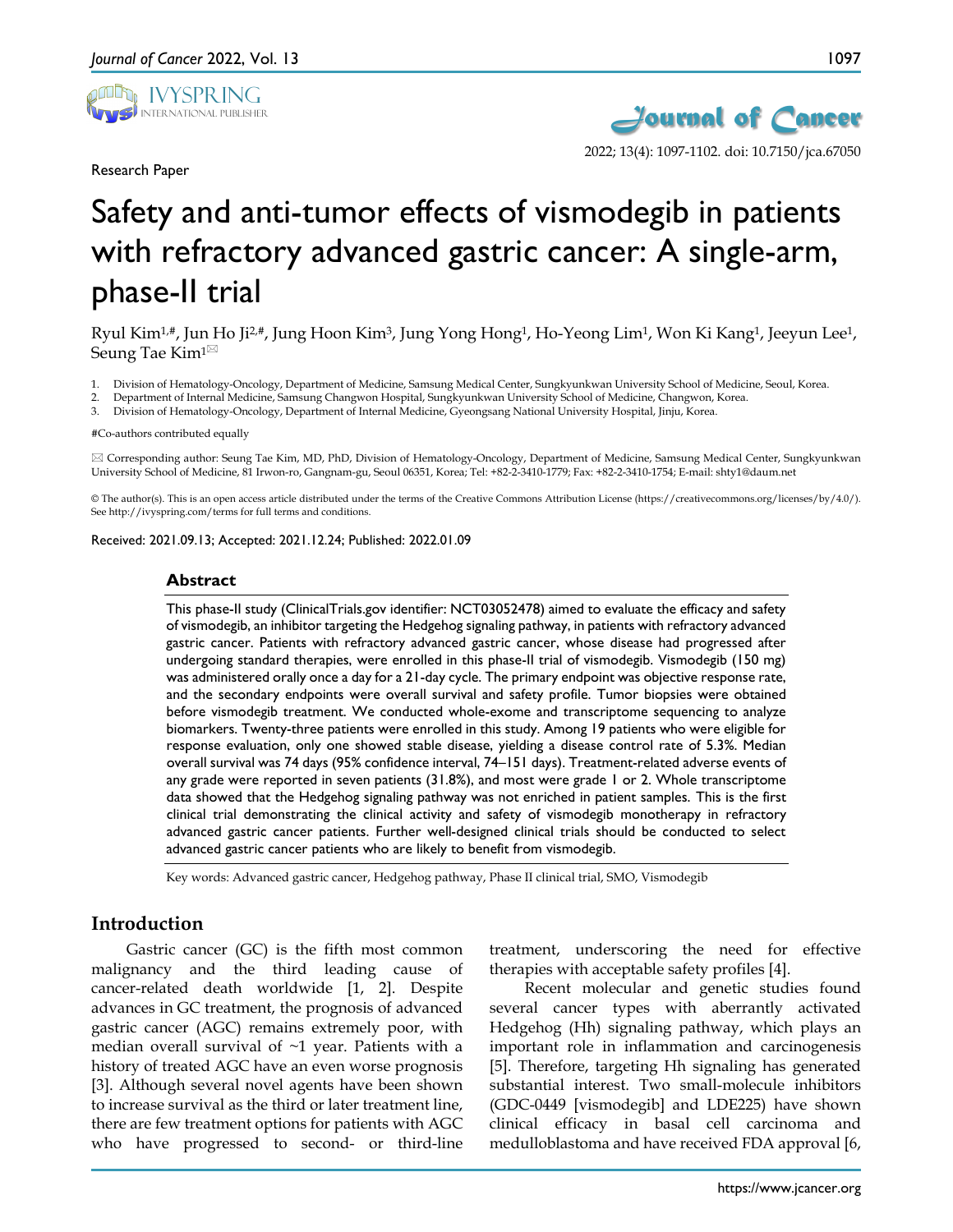7]. GDC-0449 antagonizes Hh signaling by binding to the extracellular domain of SMO (Smoothened, a frizzled-class receptor), a transmembrane receptor protein that delivers signals from Hedgehog ligands to cells. About 1.44% of GC patients have altered SMO, which leads to its constitutive activation [8], and Hh inhibitors suppressed tumor proliferation and invasion of gastric cancer in preclinical studies [9-11].

Here, we designed a phase-II study of vismodegib in patients with refractory AGC who experienced failure of standard chemotherapies. We aimed to evaluate the efficacy and safety of vismodegib as a salvage therapy in refractory AGC patients. Additionally, we explored the genomic characteristics related to the anti-tumor activity of vismodegib.

# **Materials and Methods**

## **Study design and patients**

This trial was a multicenter, open-label, single-arm, phase-II study conducted at three centers in the Republic of Korea (ClinicalTrials.gov identifier: NCT03052478). Eligible patients were required to meet the following criteria: (1) at least 20 years old, (2) refractory AGC (including gastroesophageal junction adenocarcinoma) that progressed during or after firstor second-line therapy, (3) adequate organ function per protocol, (4) at least one measurable lesion according to the Response Evaluation Criteria in Solid Tumors (version 1.1) [12], and (5) Eastern Cooperative Oncology Group (ECOG) performance status of 0 or 1. All patients were naive to prior treatment with Hedgehog pathway inhibitor and provided written informed consent before enrollment.

Vismodegib (150 mg) was administered orally once a day for a 21-day cycle. The dosing schedule was chosen based on a previous trial [13]. Patients received vismodegib until they experienced disease progression, unacceptable toxic effects, or when the study was discontinued. Dose interruption up to four weeks was allowed for patients to recover from toxic effects. Toxicities were graded based on the National Cancer Institute Common Terminology Criteria for Adverse Events 4.0.

The primary endpoint was objective response rate (ORR), which was assessed by independent review using the RECIST guidelines, version 1.1 [12]. The secondary endpoints were overall survival (OS) and safety profile. The trial protocol was approved by the Institutional Review Board of Samsung Medical Center (Seoul, Korea; IRB No. 2016-08-130) and was conducted in accordance with the Declaration of Helsinki and the Guidelines for Good Clinical Practice.

#### **Tumor sample collection**

Pre-treatment tumor tissue was obtained between 42 days and 1 day before initiation of study treatment. After quality assessment of the biopsy samples, we extracted tumor DNA and RNA from freshly obtained tumor and blood tissues for whole-exome and transcriptome sequencing (**Supplementary Methods**). Indexed libraries were submitted to an Illumina HiSeq2500 (Illumina, San Diego, CA, USA), and paired-end (2x100bp) sequencing was performed by Macrogen Inc. (Republic of Korea).

# **Variant calling and filtering of whole-exome and transcriptome sequences**

Sequenced reads were mapped to the human reference genome (GRCh37) using the BWA-MEM algorithm [14]. The duplicated reads were removed by Picard (available at http://broadinstitute.github. io/picard), and indel realignment and base quality score recalibration were performed by GATK [15]. To establish a highly sensitive set of somatic single nucleotide variants (SNVs) and short indels, we collected the unions of variant calls from Mutect2 and Varscan2 [16, 17]. Variants called by both of the tools were included for future analysis. To establish high-confidence somatic variant sets, we applied additional filtering processes. Additionally, somatic copy-number alterations (CNAs; i.e., mutational signatures) were analyzed using an in-house bioinformatics pipeline (**Supplementary Methods**).

We aligned whole transcriptome sequences using the STAR algorithm [18] and processed them according to the RNA-sequencing (RNA-seq) pipeline recommended by ENCODE (https://www. encodeproject.org/pipelines/). The Gene Set Variant Analysis (GSVA) and Gene Set Enrichment Analysis (GSEA) algorithms were used to explore the whole transcriptome dataset [19, 20].

#### **Statistical analysis**

Antitumor activity was assessed in all patients who received at least one vismodegib dose and had at least one post-baseline scan. Safety was evaluated in all patients who received at least one vismodegib dose. An estimated sample size of 26 was necessary to accept the hypothesis that the true DCR was 30% with 80% power and to reject the hypothesis that the response rate was less than 10%, with a one-sided alpha of 10%. The OS measured from the start of treatment to the date of death from any cause was estimated using the Kaplan-Meier method. All statistical tests were carried out using R version 3.6.0 (http://www.r-project.org).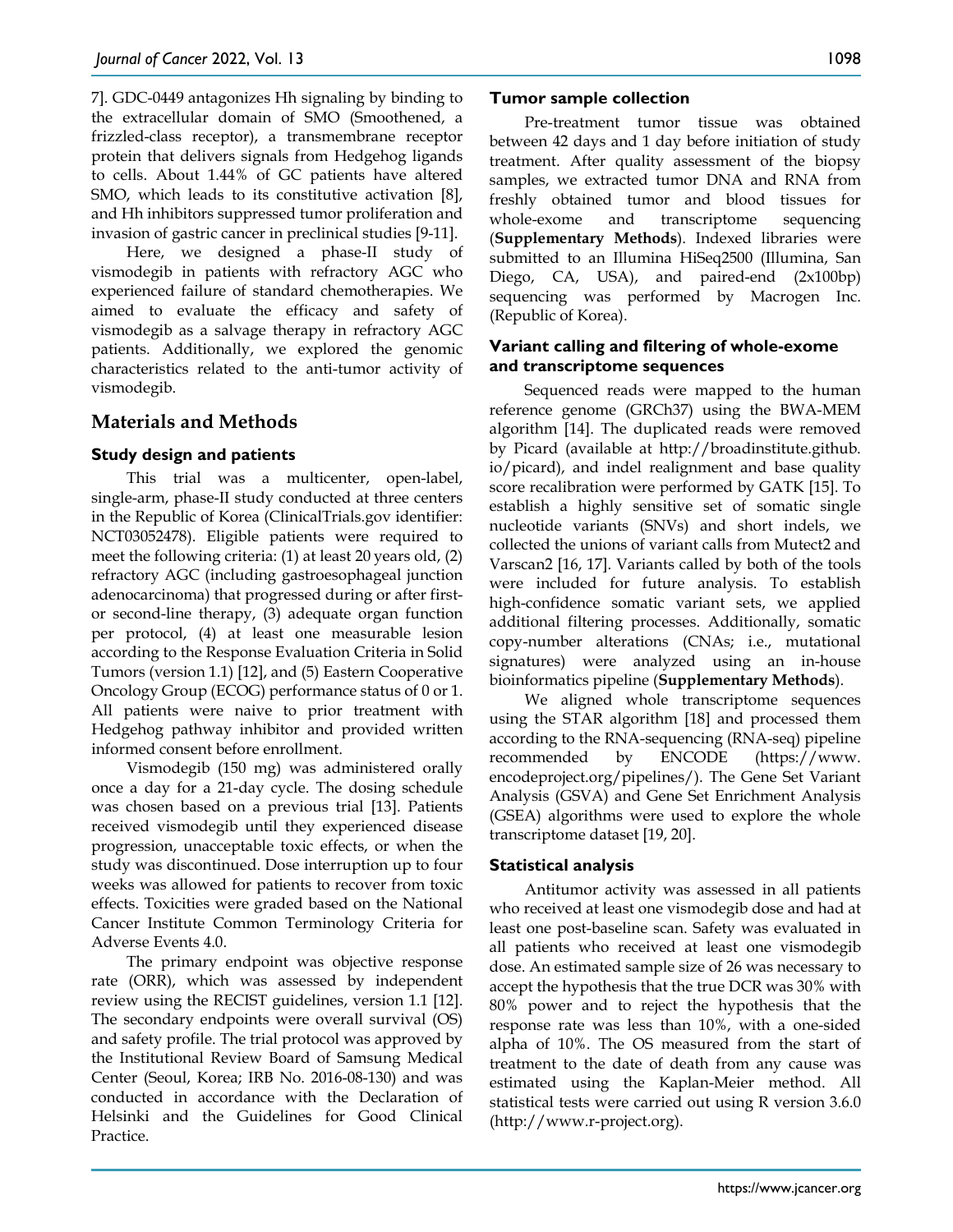#### **Results**

## **Clinicopathological characteristics of the study participants**

From Feb 20, 2017 to May 20, 2019, 23 patients were enrolled in this study. Their clinicopathological characteristics are summarized in **Table 1**. The median age was 61 (range: 33–83) years, and men constituted ~70% of the patients. All the patients had ECOG performance status of 1. Primary tumors were mostly located in the stomach body (n=13, 56.5%) or antrum (n=8, 34.8%). Four patients (17.4%) had HER2-positive AGC (defined as immunohisto chemistry 3+ or 2+ with *HER2*:CEP17 fluorescence *in-situ* hybridization ratio ≥2.0). Only one patient was positive for Epstein-Barr virus. Most patients (n=19, 82.6%) received vismodegib as a third or later line of treatment. One patient (ID3) died before starting vismodegib treatment, and three patients (ID7, ID8, and ID12) were lost to follow-up before response evaluation.

#### **Vismodegib anti-tumor activity**

The cutoff date for treatment outcome analysis was July 17, 2019, at which time response evaluations were available for 19 patients (82.6%) (**Table 2**). We identified one case (ID6) of stable disease, yielding a DCR of 5.3%; the patient received five cycles of vismodegib and was alive at the cutoff date. At the date cutoff, 22 of 23 patients had died, and the median OS was 74 days (95% confidence interval: 74–151 days; **Figure 1**).

**Table 1.** Clinicopathological characteristics of participants.

| ID              | Age | Sex | Location | <b>HER2 IHC</b>  | <b>EBV</b> | Study line |
|-----------------|-----|-----|----------|------------------|------------|------------|
| ID1             | 83  | М   | Antrum   | $3+$             |            | 3rd        |
| ID2             | 58  | M   | Angle    | $3+$             |            | 4th        |
| ID3             | 80  | M   | Antrum   | $3+$             |            |            |
| ID4             | 61  | F   | Body     | $\boldsymbol{0}$ |            | 3rd        |
| ID5             | 61  | F   | Body     | $\boldsymbol{0}$ |            | 3rd        |
| ID <sub>6</sub> | 62  | F   | Body     | $\mathbf{0}$     |            | 5th        |
| ID7             | 33  | M   | Body     | $\boldsymbol{0}$ |            | 3rd        |
| ID <sub>8</sub> | 65  | M   | Antrum   | $\Omega$         |            | 4th        |
| ID9             | 56  | M   | Antrum   | $\boldsymbol{0}$ |            | 3rd        |
| ID10            | 57  | M   | Antrum   | $\Omega$         |            | 4th        |
| ID11            | 63  | F   | Antrum   | $2+$             |            | 3rd        |
| ID12            | 62  | M   | Body     | $2+$             |            | 2nd        |
| ID13            | 38  | M   | Body     | $\boldsymbol{0}$ |            | 3rd        |
| ID14            | 60  | М   | Body     | $\Omega$         |            | 6th        |
| ID15            | 67  | М   | Cardia   | $\boldsymbol{0}$ | $\ddot{}$  | 2nd        |
| ID16            | 77  | М   | Antrum   | $\Omega$         |            | 5th        |
| ID17            | 71  | M   | Body     | $\Omega$         |            | 5th        |
| ID18            | 33  | F   | Body     | $3+$             |            | 3rd        |
| ID19            | 40  | M   | Body     | $\mathbf{0}$     |            | 6th        |
| ID20            | 74  | F   | Antrum   | $\boldsymbol{0}$ |            | 4th        |
| ID21            | 54  | F   | Body     | $\Omega$         |            | 2nd        |
| ID22            | 66  | M   | Body     | $\boldsymbol{0}$ |            | 6th        |
| ID23            | 60  | М   | Body     | $\mathbf{0}$     |            | 5th        |

Abbreviations: IHC, immunohistochemistry; EBV, Epstein-Barr virus; M, male; F, female.

**Table 2.** The treatment response of vismodegib.

| ID              | Cycles         | <b>BOR</b> |
|-----------------|----------------|------------|
| ID1             | $\mathbf{1}$   | PD         |
| ID2             | $\mathbf{1}$   | PD         |
| ID3             |                |            |
| ID4             | $\bf{4}$       | PD         |
| ID <sub>5</sub> | $\mathbf{1}$   | PD         |
| ID <sub>6</sub> | 5              | ${\rm SD}$ |
| ID7             | $\overline{2}$ |            |
| ID8             | $\mathbf{1}$   |            |
| ID9             | $\mathbf{1}$   | PD         |
| ID10            | $\mathbf{1}$   | PD         |
| ID11            | 3              | PD         |
| ID12            | 3              |            |
| ID13            | 3              | PD         |
| ID14            | 3              | PD         |
| ID15            | $\overline{2}$ | PD         |
| ID16            | $\overline{4}$ | PD         |
| ID17            | $\overline{2}$ | PD         |
| ID18            | 3              | PD         |
| ID19            | $\overline{2}$ | PD         |
| ID20            | $\overline{2}$ | PD         |
| ID21            | 3              | PD         |
| ID22            | $\overline{2}$ | PD         |
| ID23            | 3              | PD         |

Abbreviations: BOR, best of response; PD, progressive disease; SD, stable disease.





#### **Genetic features of enrolled patients**

Tumor and matched-blood samples were available in 13 patients. We analyzed whole-exome sequences (WES) of those samples in a unified pipeline (mean sequencing coverage of ~200x for tumor and matched blood samples). We found high-confidence somatic mutations, including 27,850 base substitutions and 1,489 indels (**Figure 2A**). The samples displayed a variable number of somatic mutations, with a mean of 439 (range 2-3196), which is slightly fewer than that found by The Cancer Genome Atlas (**Supplementary Figure 1A**). Most of the single-nucleotide substitutions were C:G<T:A (43.8%, interquartile range [IQR]: 33.3%–50.0%) (**Supplementary Figure 2**). The mutational spectra suggest that previously defined mutational signatures of endogenous processes, such as SBS1 (5-methylcytosine deamination) and SBS5 (unknown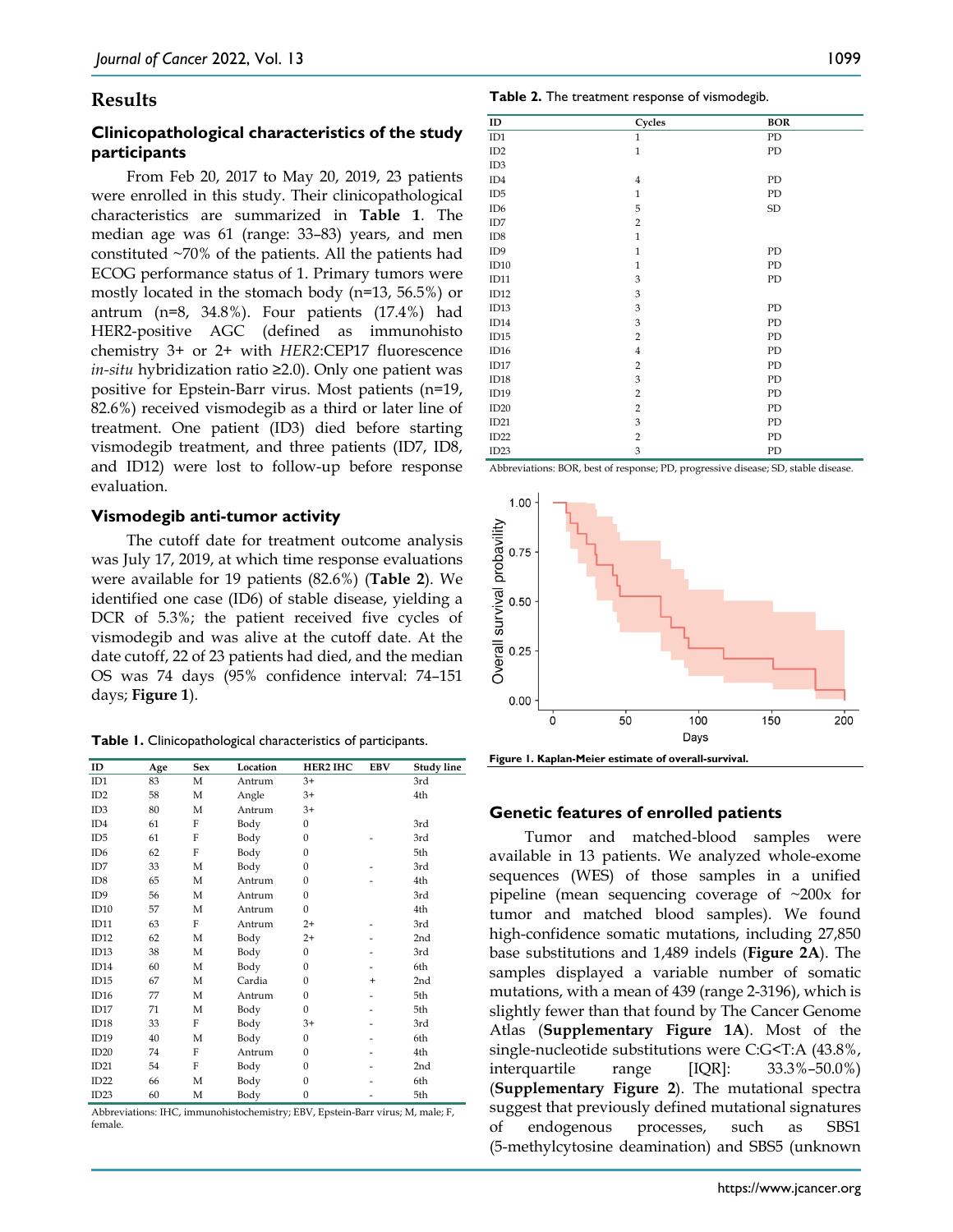etiology), as well as SBS3 (defective homologous recombination-based DNA damage repair) and SBS17b (unknown etiology) were predominantly responsible for somatic single-nucleotide variations (**Figure 2B**; see also the COSMIC database https://cancer.sanger.ac.uk/cosmic/signatures for the latest mutational signatures).

We analyzed recurrent somatic copy number alterations (CNAs) using WES data (**Figure 2C**). The Genomic Identification of Significant Targets in Cancer (GISTIC) algorithm identified eight amplified and six deleted recurrent focal somatic CNAs. These focal regions were reported previously to be altered in AGC, although some had not been previously implicated (**Supplementary Table 2**).

## **Activity of the Hedgehog signaling pathway in whole-transcriptome sequences**

We integrated tumor and matched-normal RNA-seq from 11 patients to characterize Hh signaling pathway activity (**Figure 3**). We performed GSVA to screen the most significantly activated or suppressed signaling pathways in the enrolled patients. Overall, 1369 differentially activated pathways were identified: 1331 activated gene sets and 38 suppressed gene sets (p-value <0.05; **Figure 3A**). The Hh signaling pathway was not enriched in patient samples from this study, explaning the poor DCR observed in this study. Furthermore, GSEA revealed that genes involved in SMO activation also were not enriched in patient samples (**Figure 3B**).

With a median of two treatment cycles (range: 1– 5 cycles), treatment-related adverse events (TRAEs) of any grade were reported in seven patients (31.8%), and most were grade 1 or 2 (**Table 3**). Grade 3 TRAEs occurred in two patients (9.0%), and a Grade 4 TRAE was reported in one patient (4.5%) with hyperbilirubinemia. None of the patients died or required does interruption as a result of TRAEs.

**Table 3.** Treatment-related adverse events.

|                     | No. $(\%)$ |              |
|---------------------|------------|--------------|
| Adverse event       | All grades | Grade 3 or 4 |
| Anorexia            | 2(9.0)     | 0            |
| Fatigue             | 1(4.5)     | 0            |
| Edema               | 2(9.0)     | 0            |
| Abdominal pain      | 2(9.0)     | 0            |
| Pneumonia           | 1(4.5)     | 1(4.5)       |
| Hyperbilirubinemia  | 2(9.0)     | 2(9.0)       |
| Hypoalbuminemia     | 1(4.5)     | 0            |
| Hyponatremia        | 1(4.5)     | 0            |
| Anemia              | 2(9.0)     | 0            |
| Acute kidney injury | 2(9.0)     | 1(4.5)       |

# **Discussion**

In this phase II trial, we demonstrated the efficacy and safety of GDC-0449 (vismodegib), the first Hh signaling pathway-targeting agent, in refractory AGC patients. Stable disease was observed in only one patient (ID6), resulting in a disease control rate of 5.3%, and the median overall survival was 2.4 months, with a modest safety profile. Additionally, the genes involved in the Hh signaling pathway were not enriched in patient samples.



Figure 2. Genomic characteristics of 13 advanced gastric cancer samples. A. Barplot illustrating each patient's exonic tumor mutational burden. B. Signatures of exonic somatic single-base substitutions (SBSs) delineated by COSMIC signatures. **C.** Genomic plot with segments highlighting significant amplification (red, above the horizontal line) and deletion (blue, below the horizontal line) regions. The G-score was assigned by the Genomic Identification of Significant Targets in Cancer algorithm (GISTIC; see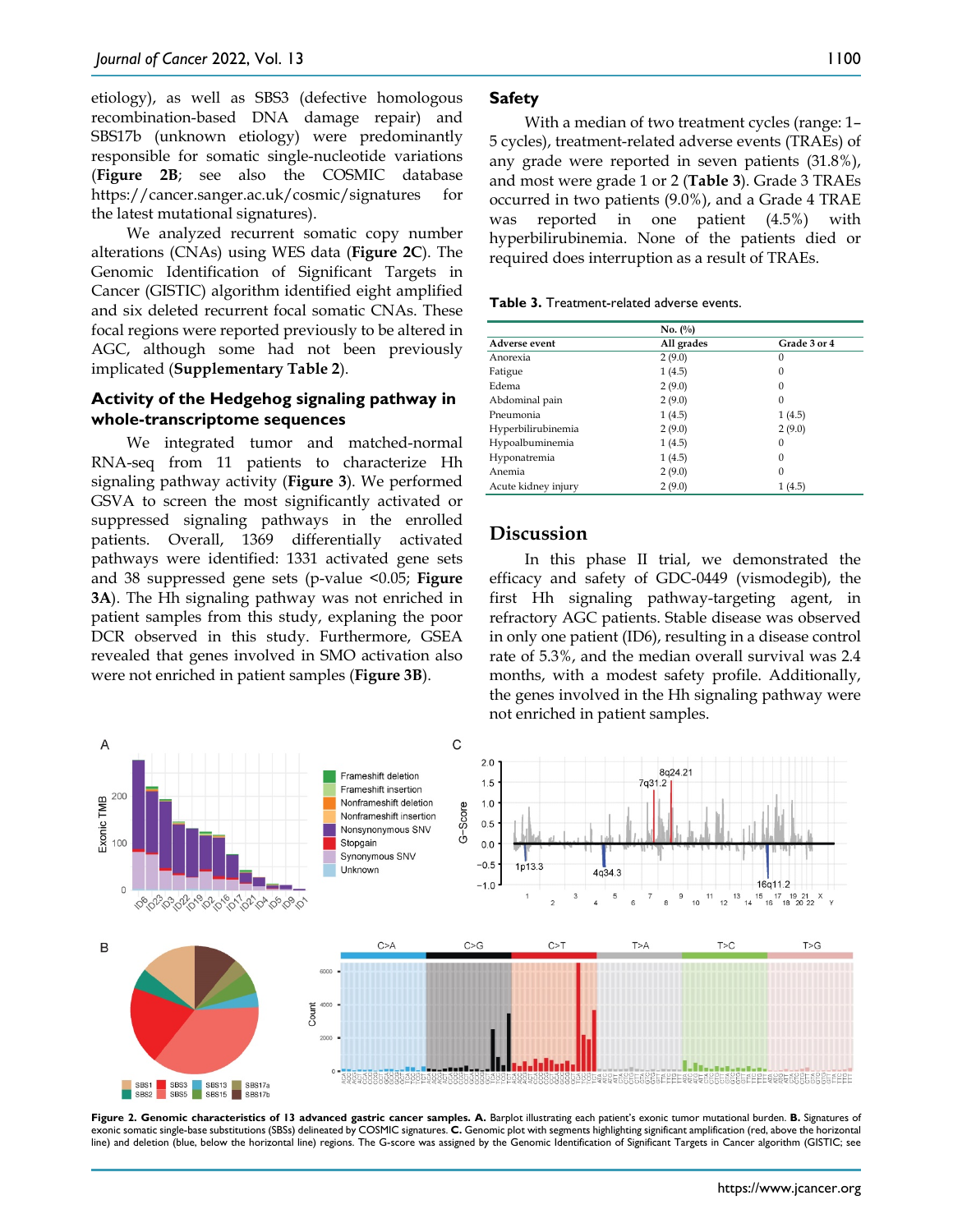Supplementary Methods) according to the amplitude of aberration and frequency of occurrence across samples. False Discovery Rate q-values were calculated for the aberrant regions, and regions with a q-value <0.10 were considered significant. **Abbreviations:** TMB, tumor mutational burden; SNV, single-nucleotide variation; SBS, single-base substitution.



**Figure 3. Pathway enrichment in advanced gastric cancer samples. A.** Volcano plot showing differentially activated pathways between tumor samples and matched normal blood samples. We performed Gene Set Variation Analysis (GSVA) to screen the most significantly activated or suppressed signaling pathways. **B.** Gene Set Enrichment Analysis plot showing downregulation of the SMO activation pathway.

Mutations in SMO that lead to constitutive activation play a role in carcinogenesis of various cancers [21]. The FDA has approved vismodegib for treatment of metastases and locally advanced basal cell carcinoma [6, 7]. Based on the activated Hh signaling pathway in a subset of AGC patients and preclinical activity of vismodegib on gastric cancer cell lines [9-11], several clinical trials have studied the efficacy of vismodegib in AGC. However, no positive effects have been observed [22].

Given the complexity of Hh signaling and the heterogeneity of AGC, the precise mechanisms of Hh signaling need to be studied further for the validation of therapeutic targets and ideal biomarkers. Our analyses indicate that patients enrolled in this study did not have an enriched Hh signaling pathway. Further blood and tissue biomarker analyses should be conducted to determine if there is a subset of patients who derive benefit from vismodegib. Indeed, a subset of AGC patients with CD44 overexpression, a

gastric cancer stem-cell biomarker, had better overall survival when treated with vismodegib in combination with cytotoxic chemotherapy [23].

This study has several limitations that limit the generalizability of our results. First, the sample size was very small, and the enrolled patients were not enriched with a biomarker for the Hh signaling pathway. Second, only a subset of patients was eligible for whole-exome and transcriptome sequencing. Therefore, the genomic landscape of the patients could not be described accurately.

To our knowledge, this is the first clinical trial to demonstrate the clinical activity and safety of vismodegib monotherapy in refractory AGC patients. Although the efficacy of vismodegib was limited, the clinical utility of Hh inhibitors for GC should be evaluated further with well-designed, biomarkerdriven, clinical trials, for which our data can serve as the basis.

# **Supplementary Material**

Supplementary figures. https://www.jcancer.org/v13p1097s1.pdf

# **Acknowledgments**

This investigator-initiated trial was funded by a study drug donation and partial funding from Roche.

# **Competing Interests**

The authors have declared that no competing interest exists.

#### **References**

- 1. Bray F, Ferlay J, Soerjomataram I, Siegel RL, Torre LA, Jemal A. Global cancer statistics 2018: GLOBOCAN estimates of incidence and mortality worldwide for 36 cancers in 185 countries. CA Cancer J Clin. 2018; 68: 394-424.
- 2. Ferlay J, Soerjomataram I, Dikshit R, Eser S, Mathers C, Rebelo M, et al. Cancer incidence and mortality worldwide: sources, methods and major patterns in GLOBOCAN 2012. Int J Cancer. 2015; 136: E359-86.
- 3. Digklia A, Wagner AD. Advanced gastric cancer: Current treatment landscape and future perspectives. World J Gastroenterol. 2016; 22: 2403-14.
- 4. Smyth EC, Verheij M, Allum W, Cunningham D, Cervantes A, Arnold D. Gastric cancer: ESMO Clinical Practice Guidelines for diagnosis, treatment and follow-up. Ann Oncol. 2016; 27: v38-v49.
- 5. Ingham PW, Nakano Y, Seger C. Mechanisms and functions of Hedgehog signalling across the metazoa. Nat Rev Genet. 2011; 12: 393-406.
- 6. Khatra H, Bose C, Sinha S. Discovery of Hedgehog Antagonists for Cancer Therapy. Curr Med Chem. 2017; 24: 2033-58.
- 7. Rubin LL, de Sauvage FJ. Targeting the Hedgehog pathway in cancer. Nat Rev Drug Discov. 2006; 5: 1026-33.
- 8. AACR Project GENIE: Powering Precision Medicine through an International Consortium. Cancer Discov. 2017; 7: 818-31.
- 9. Lee SJ, Do IG, Lee J, Kim KM, Jang J, Sohn I, et al. Gastric cancer (GC) patients with hedgehog pathway activation: PTCH1 and GLI2 as independent prognostic factors. Target Oncol. 2013; 8: 271-80.
- 10. Magistri P, Battistelli C, Strippoli R, Petrucciani N, Pellinen T, Rossi L, et al. SMO Inhibition Modulates Cellular Plasticity and Invasiveness in Colorectal Cancer. Front Pharmacol. 2017; 8: 956.
- 11. Wu C, Cheng J, Hu S, Deng R, Muangu YW, Shi L, et al. Reduced proliferation and increased apoptosis of the SGC‑7901 gastric cancer cell line on exposure to GDC‑0449. Mol Med Rep. 2016; 13: 1434-40.